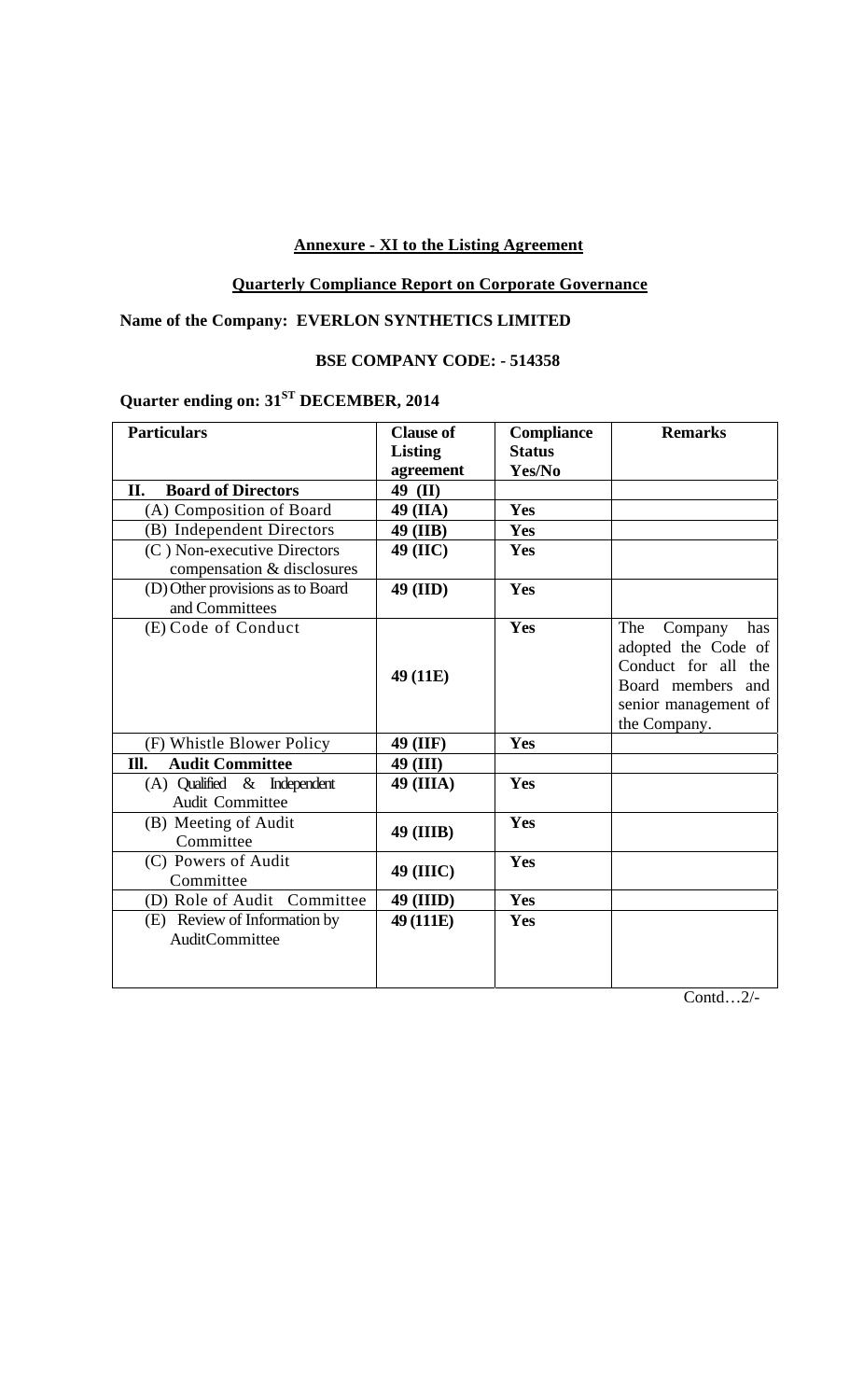| <b>Subsidiary Companies</b><br>V.                                             | 49 <sub>(V)</sub> | <b>NA</b> |                                                                                                                                                                                                |
|-------------------------------------------------------------------------------|-------------------|-----------|------------------------------------------------------------------------------------------------------------------------------------------------------------------------------------------------|
| VI.<br><b>Risk Management</b>                                                 | 49 (VI)           | <b>NA</b> |                                                                                                                                                                                                |
| <b>Related Party</b><br>VII.                                                  | 49 (VII)          | Yes       |                                                                                                                                                                                                |
| <b>Transactions</b>                                                           |                   |           |                                                                                                                                                                                                |
| <b>VIII. Disclosures</b>                                                      | 49 (VIII)         |           |                                                                                                                                                                                                |
| (A) Related party transactions                                                | 49 (VIIIA)        | Yes       |                                                                                                                                                                                                |
| (B) Disclosure of Accounting<br>Treatment                                     | <b>49 (VIIIB)</b> | Yes       |                                                                                                                                                                                                |
| (C) Remuneration of Directors                                                 | 49 (VIII C)       | Yes       |                                                                                                                                                                                                |
| (D) Management                                                                | 49 (VIII D)       | Yes       |                                                                                                                                                                                                |
| (E) Shareholders                                                              | 49 (VIII E)       | Yes       | Complied<br>the<br>in<br>Annual Report<br>for<br>2013-14.                                                                                                                                      |
| (F) Proceeds from public issues,<br>rights issue ,preferential issues<br>etc. | 49 (VIII I)       | <b>NA</b> |                                                                                                                                                                                                |
| IX. CEO/CFO Certification                                                     | 49 (IX)           | Yes       | The CEO certificate<br>was obtained for the<br>31 <sup>st</sup><br>ended<br>year<br>March, 2014.                                                                                               |
| <b>Report on Corporate</b><br>Х.<br><b>Governance</b>                         | 49 (X)            | Yes       | The Annual Report<br>for the year 2013-14<br>has carried the report<br>Corporate<br>on<br>Governance.                                                                                          |
| <b>XI.</b> Compliance                                                         | 49 (XI)           | Yes       | Company<br>has<br>The<br>obtained<br>the<br>certificate<br>from<br>Auditors<br>of<br>the<br>the<br>in<br>company<br>Annual Report for the<br>31 <sup>st</sup><br>ended<br>year<br>March, 2014. |

## For **EVERLON SYNTHETICS LIMITED**

 **DIRECTOR**